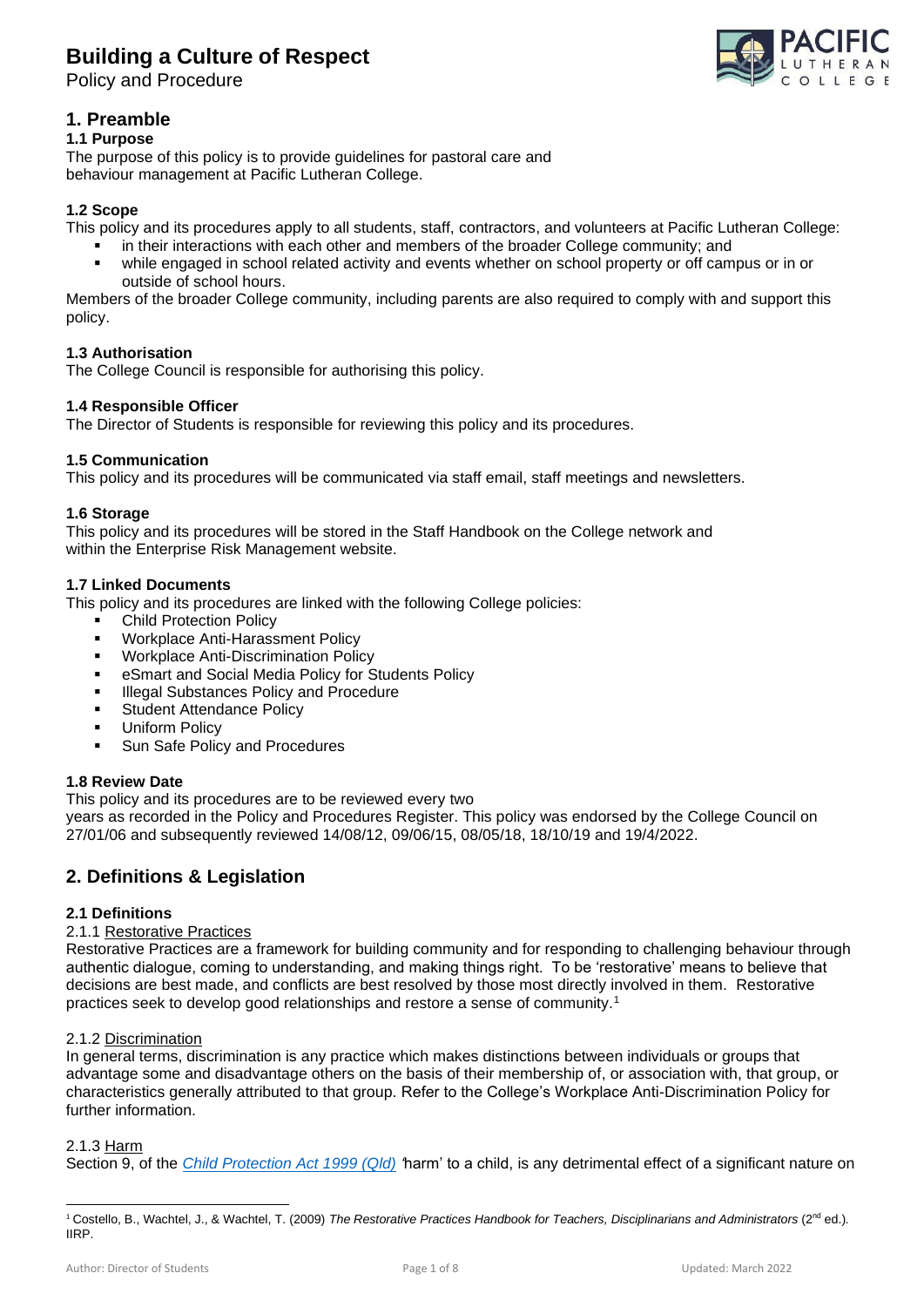Policy and Procedure



the child's physical, psychological or emotional wellbeing.

- 1. It is immaterial how the harm is caused.
- 2. Harm can be caused by
	- a) physical, psychological or emotional abuse or neglect; or
	- b) sexual abuse or exploitation.
- 3. Harm can be caused by
	- a) a single act, omission or circumstance; or
	- b) a series or combination of acts, omissions or circumstances.

#### 2.1.4 Harassment

Occurs whenever another person is repeatedly and deliberately embarrassed, upset, physically hurt or molested by someone else. It includes:

Physical – punching, teasing, spitting, hiding, damaging or destroying property.

Verbal – name-calling, ridicule, threats, rumour-spreading, writing derogatory comments, belittling.

Non-verbal – extortion, intimidation, threatening signs,

ostracism, inappropriate emails or text messaging.

Online – outlined in the College's eSmart and Social Media for Students Policy

#### 2.1.5 Racism

Comments, gestures, ostracism on the basis of nationality, skin colour or ancestry.

2.1.6 Religious Discrimination

Ridiculing religious beliefs and practices.

#### 2.1.7 Sexual Harassment

Section 119, of the *Anti-Discrimination Act 1991* defines sexual harassment as deliberate, uninvited, unwelcome comments or actions of a sexual nature. Please refer to the College's Child Protection Policy and Procedure for further information

#### **2.2 Related Legislation**

- *[Anti-Discrimination Act 1991 \(Qld\)](https://www.legislation.qld.gov.au/view/html/inforce/current/act-1991-085)*
- *[Australian Human Rights Commission Act 1986 \(Cth\)](https://www.legislation.gov.au/Details/C2017C00143)*
- *[Child Protection Act 1999 \(Qld\)](https://www.legislation.qld.gov.au/view/html/inforce/current/act-1999-010)*
- **Example 25** *[Sex Discrimination Act 1984 \(Cth\)](https://www.legislation.gov.au/Details/C2014C00002)*
- *[Racial Discrimination Act 1975 \(Cth\)](https://www.legislation.gov.au/Details/C2016C00089)*
- **[Disability Discrimination Act 1992 \(Cth\)](https://www.legislation.gov.au/Details/C2016C00763)**

## **3. Policy Statement**

#### **3.1 Rationale**

Pacific Lutheran College is committed to being a community living according to Christian ethos and Lutheran identity. The College promotes the values of 'Care, Dignity and Respect': that all persons, though having different roles and function within the College, have an equal right to respect, courtesy and the enjoyment of their work and the social and physical environment. Pacific, like any community, has its code for behaviour to promote a safe and effective learning environment so that good order can prevail, and people can live in positive relationships to realise their full potential without interference from others.

Harassment, harm, racism, and discrimination will not be tolerated at Pacific Lutheran College under any circumstances, and may, in some circumstances be unlawful under State or Commonwealth law.

#### **3.2 Pacific As A Peace Place**

Pacific Lutheran College is committed to its Anti-Harassment and Anti-Discrimination Policies and to keeping the College a Peace Place. Pacific as a Peace Place is a proactive program which seeks, by education, cooperation and consultation, to empower individuals to function comfortably and effectively within the College and the wider community. It seeks to build and reinforce attitudes conducive to developing care, dignity and respect for all individuals and allowing all individuals to reach their potential in a supportive and non-threatening environment.

The implementation of Pacific as a Peace Place is based on the premises that;

- 1. Every individual has value in a community.
- 2. Every individual has the right to feel safe from harassment in all its forms.
- 3. Every conflict can be resolved. Victims and Harassers both need help to solve conflict.
- 4. A 'No-Blame' approach is the most effective means of dealing with conflict resolution.
- 5. Every individual in a community is responsible for the safety of other individuals in that community.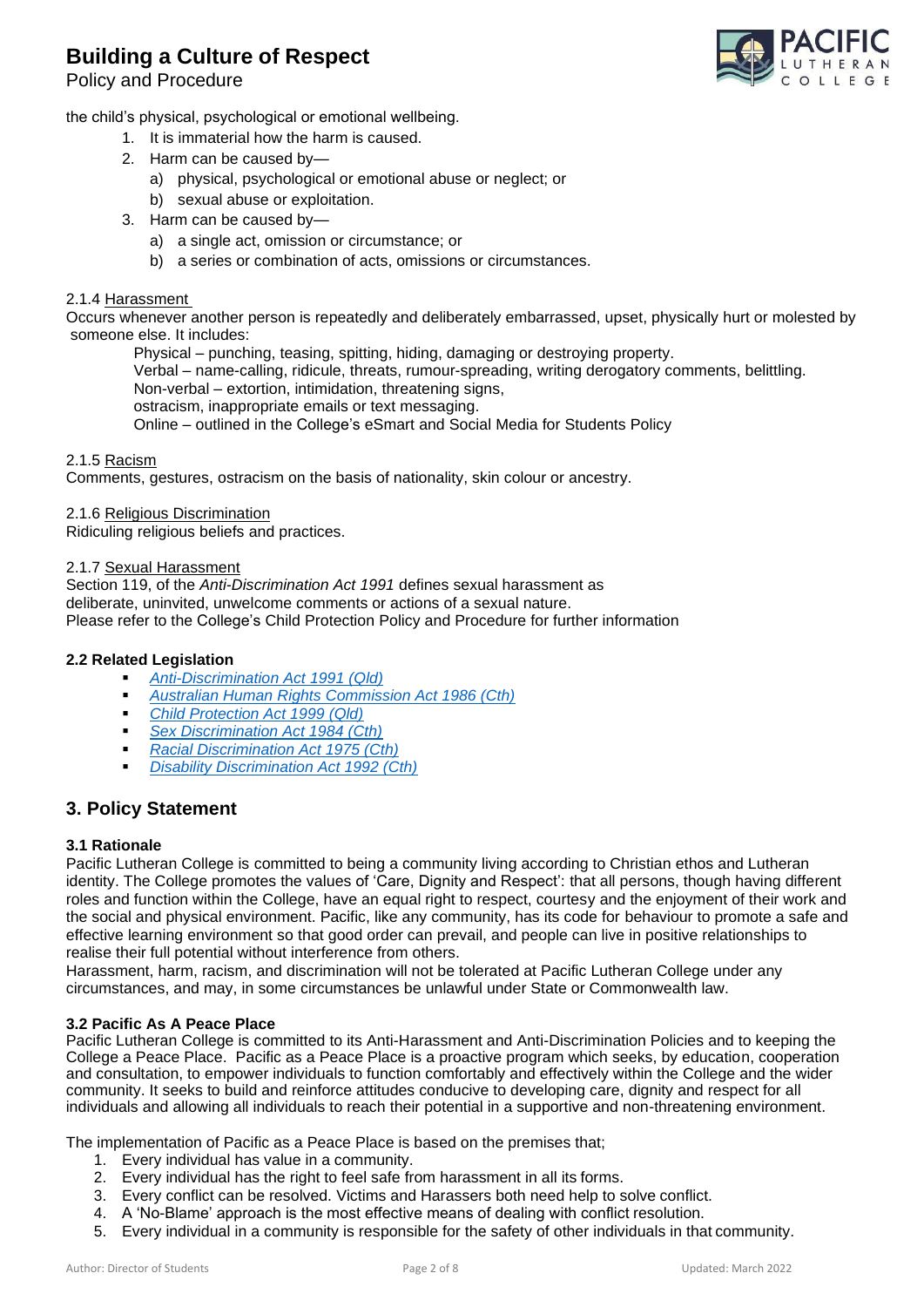

Policy and Procedure

6. Every individual in a community is responsible for ensuring that other individuals in that community can reach their potential in a supportive and non-threatening environment.

### **3.3 Pastoral Care**

Pastoral Care at the College has in its foundations, the aim of building a harmonious community of learners and operates within a culture of respect. The provision of pastoral care is the responsibility of all stakeholders working in partnership with one another to grow individual strengths and capacities to feel a sense of purpose, belonging and accomplishment both academically, socially and spiritually.

#### **3.4 Restorative Practices**

At Pacific Lutheran College, a Restorative approach is used to

enhance relationships among students, and between students, teachers, and parents, so as to nurture our sense of community at the College. Pacific uses the restorative approach to educate, promote and enable self-discipline and positive behaviours for care, dignity and respect.

#### **3.5 Code of Behaviour**

Pacific Lutheran College has high expectations of all its community members. Students are called to high standards of personal behaviour and are challenged when these expectations are not met. They are challenged, however, in a way that respects them as individuals made in the image and likeness of God, to enable them to correct their behaviour and to make amends to those affected. Through developing empathy for others, students learn to become more positive, supportive and contributing members of their community demonstrating:

- Respect for self
- Respect for others
- Respect for the community, environment and property

#### **3.5.1 Respect for self**

Christians believe God has created us as people with gifts and talents that He wants us to develop. Therefore, take care of yourself personally by:

- maintaining high standards of personal hygiene and grooming
- standing up for what you believe in
- looking after your physical, mental and spiritual well being
- setting good standards in language and manners
- keeping yourself well organised.

#### **3.5.2 Respect for others**

Christians believe God has created all people and wants us to love and respect each other. Everyone has a rig ht to be loved, respected and valued and to feel safe and accepted. Therefore, take care of others by:

- caring for and co-operating with others
- valuing the ideas, opinions and efforts of others
- supporting and encouraging the young and less able
- protecting others from harm and harassment
- respecting the property of others
- acknowledging and defending the rights of all.

### **3.5.3 Respect for the community, environment and property**

As Christians, we believe God has placed us in a community at Pacific Lutheran College. In order for us, and others, to get the best from our school, look after it by:

- keeping it clean and tidy
- keeping it in working order
- supporting it in your comments and behaviour
- respecting the Christian nature of the school
- being courteous and friendly to students, staff and visitors
- observing good uniform and grooming standards.
- respecting community property and environment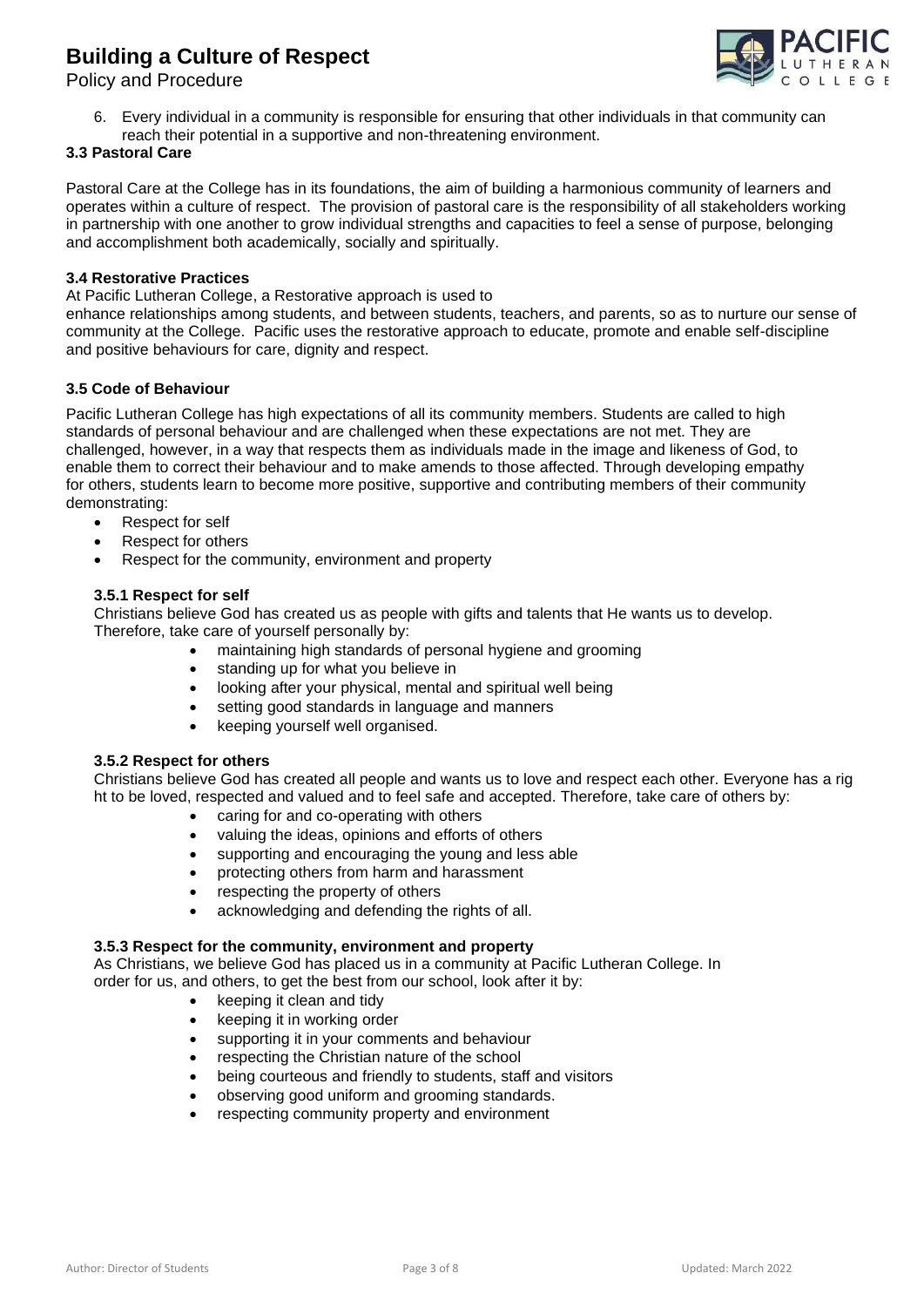Policy and Procedure



## **4. Procedure**

## **Example Student Choices and Follow-up Responses**

|                      | <b>Example Student Choices</b>                                                                                                                                                                                                                                                                                                                                                                                   | Example of Follow- up Responses                                                                                                                                                   | Example levels of response from<br>staff members                                                                                                                                                         |
|----------------------|------------------------------------------------------------------------------------------------------------------------------------------------------------------------------------------------------------------------------------------------------------------------------------------------------------------------------------------------------------------------------------------------------------------|-----------------------------------------------------------------------------------------------------------------------------------------------------------------------------------|----------------------------------------------------------------------------------------------------------------------------------------------------------------------------------------------------------|
| Minor incident/issue | Late arrival to class or College<br>$\bullet$<br>Failure to follow teacher direction<br>$\bullet$<br>Demonstration of disrespect of<br>٠<br>self; to others; property; and the<br>environment.<br>bringing incorrect materials to<br>class<br>choice of wearing College uniform<br>$\bullet$<br>incorrectly<br>Use of inappropriate verbal/non-<br>$\bullet$<br>verbal language<br>Minor beach of E-Smart policy | Affective statements<br>$\bullet$<br>Relational conversation<br>Restorative 'chat'<br>$\bullet$<br>De-escalation and basic<br>intervention strategies<br>Partnership with parents | Teacher to respond and<br>develop partnership with<br>parents to resolve<br>incident/issue.<br>Head of Staff and Students<br>P-5 or Head of House to<br>provide strategies of<br>support where required. |
|                      | Incomplete learning tasks or home<br>learning<br>late submission of draft and/or<br>final assessment                                                                                                                                                                                                                                                                                                             | • Refer to Home Learning Policy                                                                                                                                                   |                                                                                                                                                                                                          |

|                                                    | <b>Example Student Choices</b>                                                                                                                                                                                                                                                                                                                                                                                                                                                                                                                                                                                                                                                                                                                                             | Example of Follow- up Responses                                                                                                                                                                                                                                                                                                                                                                                                        | Example levels of response from<br>staff members                                                                                                                                                                                                                                                                                                                                           |
|----------------------------------------------------|----------------------------------------------------------------------------------------------------------------------------------------------------------------------------------------------------------------------------------------------------------------------------------------------------------------------------------------------------------------------------------------------------------------------------------------------------------------------------------------------------------------------------------------------------------------------------------------------------------------------------------------------------------------------------------------------------------------------------------------------------------------------------|----------------------------------------------------------------------------------------------------------------------------------------------------------------------------------------------------------------------------------------------------------------------------------------------------------------------------------------------------------------------------------------------------------------------------------------|--------------------------------------------------------------------------------------------------------------------------------------------------------------------------------------------------------------------------------------------------------------------------------------------------------------------------------------------------------------------------------------------|
| Continuation or escalation of minor incident/issue | Ongoing lateness to class or<br>٠<br>College<br>Continuous failure to follow<br>$\bullet$<br>teacher direction<br>Continuous disrespectful<br>$\bullet$<br>interactions with teacher; staff<br>member; or member of College<br>Demonstration of disrespect of<br>$\bullet$<br>self; to others; property; and the<br>environment.<br>continuous choice of bringing the<br>$\bullet$<br>incorrect materials to class<br>continuous choice of wearing the<br>$\bullet$<br>uniform incorrectly<br>Use of inappropriate verbal/non-<br>$\bullet$<br>verbal language<br>Minor beach of E-Smart policy<br>$\bullet$<br>Continuous choice of incomplete<br>$\bullet$<br>learning tasks or home learning<br>Lateness in handing in of draft<br>$\bullet$<br>and/or final assessment | Relational conversation<br>$\bullet$<br>Restorative 'chat'<br>$\bullet$<br>De-escalation and basic<br>intervention strategies<br>Withdrawal and re-entry<br>conversation<br><b>Lunchtime Community Service</b><br>$\bullet$<br>Friday afternoon Community<br>$\bullet$<br>Service (Head of Middle<br>College, Head of Senior School<br>Students informed)<br>Continued partnership with<br>parents.<br>• Refer to Home Learning Policy | Teacher to respond and<br>develop partnership with<br>parents to resolve<br>incident/issue<br><b>Head of Staff and Students</b><br>P-5 or Head of House to<br>provide additional strategies<br>of support where required.<br><b>Head of Middle College</b><br>Students or Head of Senior<br>School Students to provide<br>support to Head of House,<br>teacher, student where<br>required. |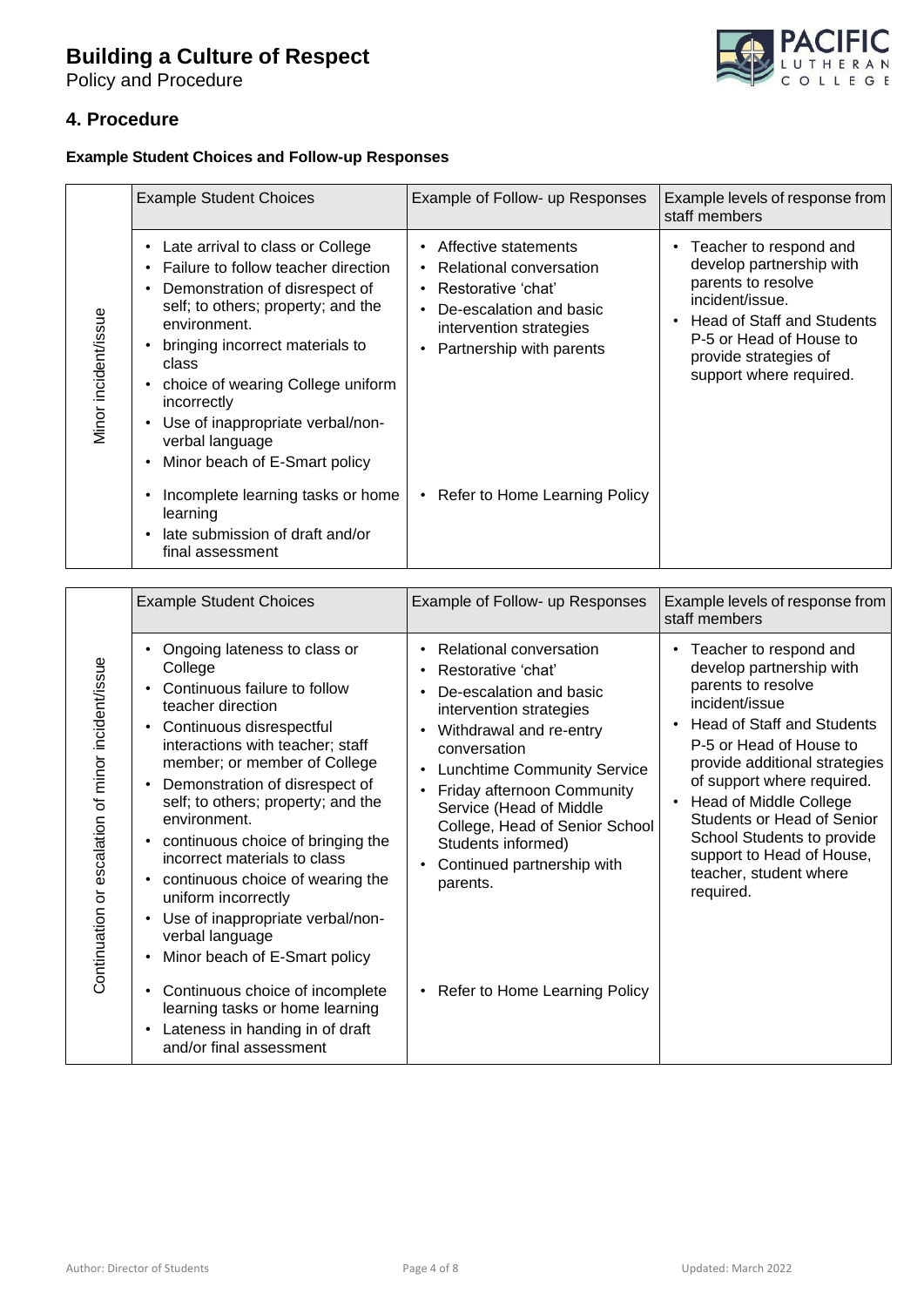Policy and Procedure



|                                           | <b>Example Student Choices</b>                                                                                                                                                                                                                                                                                                                                                                        | Example of Follow- up Responses                                                                                                                                                                                                                                                                                                                                                                                                                                                                                                    | Example levels of response from<br>staff members                                                                                                                                                                                                                                                                                                                                                                                                                                                                                                                                             |
|-------------------------------------------|-------------------------------------------------------------------------------------------------------------------------------------------------------------------------------------------------------------------------------------------------------------------------------------------------------------------------------------------------------------------------------------------------------|------------------------------------------------------------------------------------------------------------------------------------------------------------------------------------------------------------------------------------------------------------------------------------------------------------------------------------------------------------------------------------------------------------------------------------------------------------------------------------------------------------------------------------|----------------------------------------------------------------------------------------------------------------------------------------------------------------------------------------------------------------------------------------------------------------------------------------------------------------------------------------------------------------------------------------------------------------------------------------------------------------------------------------------------------------------------------------------------------------------------------------------|
| Continuation/escalation of incident/issue | behaviour has not improved after<br>$\bullet$<br>follow-up response<br>insolent, malicious or aggressive<br>$\bullet$<br>behaviour<br>physical and/or verbal/non-verbal<br>$\bullet$<br>harm to another person<br>damage of property or<br>$\bullet$<br>environment<br>misbehaving in public or on<br>$\bullet$<br>transport<br>truancy<br>$\bullet$<br>serious breach of E-Smart policy<br>$\bullet$ | repeat of follow-up responses<br>as listed above; and or,<br>withdrawal from class<br>$\bullet$<br>Restorative Conference and<br>$\bullet$<br>Agreement recorded<br><b>Student Support Card</b><br>$\bullet$<br><b>Exclusion from College</b><br>$\bullet$<br>activities, events<br><b>Afterschool Community Service</b><br>$\bullet$<br>Saturday morning Community<br>$\bullet$<br>Service<br>repair or replacement of<br>$\bullet$<br>property<br>internal suspension<br>$\bullet$<br>formal interview with parents<br>$\bullet$ | <b>Head of Staff and Students</b><br>P-5 or Head of House to<br>instigate response and<br>engage in partnership with<br>parent and teacher and<br>student/s.<br>Head of Middle College<br>$\bullet$<br><b>Students or Head of Senior</b><br>School Students to provide<br>support to Head of House,<br>teacher, student where<br>required.<br>Principal to provide support<br>$\bullet$<br>to Head of Staff and<br>Students P-5; Director of<br>Students to provide support<br>to Head of Middle College<br>Students, Head of Senior<br>School Students, teacher,<br>student where required. |

| Example of Follow- up Responses<br><b>Example Student Choices</b><br>staff members<br>behaviour has still not improved<br><b>Head of Middle College</b><br>repeat of follow-up response as<br>$\bullet$<br>$\bullet$<br>Serious incident/issue or ongoing behaviour choices<br>listed above<br>after follow-up responses<br>serious breach of E-Smart policy<br>• formal interview with parents<br>$\bullet$<br>response and engage in<br>and Principal<br>serious damage of property or<br>$\bullet$<br>environment<br><b>Saturday Morning Community</b><br>$\bullet$<br>student/s.<br>Service<br>smoking or vaping<br>٠<br>Director of Students to<br>internal and/or external<br>$\bullet$<br>physical, verbal/non-verbal abuse<br>suspension<br>to any member of College<br>Staff and Students P-5,<br>exclusion from College<br>community<br><b>Head of Middle College</b><br>maliciously violent<br>$\bullet$<br>Students, Head of Senior<br>possession or use of alcohol or<br>School Students, teacher,<br>$\bullet$<br>drugs<br>involved in other serious or illegal<br>$\bullet$<br>activities<br>up.<br>Principal to engage in<br>$\bullet$<br>student to resolve<br>incident/escalation of<br>incident or ongoing<br>behaviour. | Continuation/escalation of incident/issue | follow-up response<br>insolent, malicious or aggressive<br>$\bullet$<br>behaviour<br>physical and/or verbal/non-verbal<br>$\bullet$<br>harm to another person<br>damage of property or<br>$\bullet$<br>environment<br>misbehaving in public or on<br>$\bullet$<br>transport<br>truancy<br>$\bullet$<br>serious breach of E-Smart policy<br>$\bullet$ | as listed above; and or,<br>withdrawal from class<br>$\bullet$<br>Restorative Conference and<br>Agreement recorded<br><b>Student Support Card</b><br>$\bullet$<br><b>Exclusion from College</b><br>$\bullet$<br>activities, events<br><b>Afterschool Community Service</b><br>$\bullet$<br>Saturday morning Community<br>Service<br>repair or replacement of<br>property<br>internal suspension<br>$\bullet$<br>formal interview with parents | P-5 or Head of House to<br>instigate response and<br>engage in partnership with<br>parent and teacher and<br>student/s.<br><b>Head of Middle College</b><br>$\bullet$<br>Students or Head of Senior<br>School Students to provide<br>support to Head of House,<br>teacher, student where<br>required.<br>Principal to provide support<br>to Head of Staff and<br>Students P-5; Director of<br>Students to provide support<br>to Head of Middle College<br>Students, Head of Senior<br>School Students, teacher,<br>student where required. |
|---------------------------------------------------------------------------------------------------------------------------------------------------------------------------------------------------------------------------------------------------------------------------------------------------------------------------------------------------------------------------------------------------------------------------------------------------------------------------------------------------------------------------------------------------------------------------------------------------------------------------------------------------------------------------------------------------------------------------------------------------------------------------------------------------------------------------------------------------------------------------------------------------------------------------------------------------------------------------------------------------------------------------------------------------------------------------------------------------------------------------------------------------------------------------------------------------------------------------------------------|-------------------------------------------|------------------------------------------------------------------------------------------------------------------------------------------------------------------------------------------------------------------------------------------------------------------------------------------------------------------------------------------------------|-----------------------------------------------------------------------------------------------------------------------------------------------------------------------------------------------------------------------------------------------------------------------------------------------------------------------------------------------------------------------------------------------------------------------------------------------|--------------------------------------------------------------------------------------------------------------------------------------------------------------------------------------------------------------------------------------------------------------------------------------------------------------------------------------------------------------------------------------------------------------------------------------------------------------------------------------------------------------------------------------------|
|                                                                                                                                                                                                                                                                                                                                                                                                                                                                                                                                                                                                                                                                                                                                                                                                                                                                                                                                                                                                                                                                                                                                                                                                                                             |                                           |                                                                                                                                                                                                                                                                                                                                                      |                                                                                                                                                                                                                                                                                                                                                                                                                                               | Example levels of response from<br>Students or Head of Senior<br>School Students to instigate<br>partnership with parent and<br>provide support to Head of<br>student where required and<br>to liaise with Principal with<br>decision making and follow-<br>partnership with parent and                                                                                                                                                                                                                                                    |
| Author: Director of Students<br>Page 5 of 8<br>Updated: March 2022                                                                                                                                                                                                                                                                                                                                                                                                                                                                                                                                                                                                                                                                                                                                                                                                                                                                                                                                                                                                                                                                                                                                                                          |                                           |                                                                                                                                                                                                                                                                                                                                                      |                                                                                                                                                                                                                                                                                                                                                                                                                                               |                                                                                                                                                                                                                                                                                                                                                                                                                                                                                                                                            |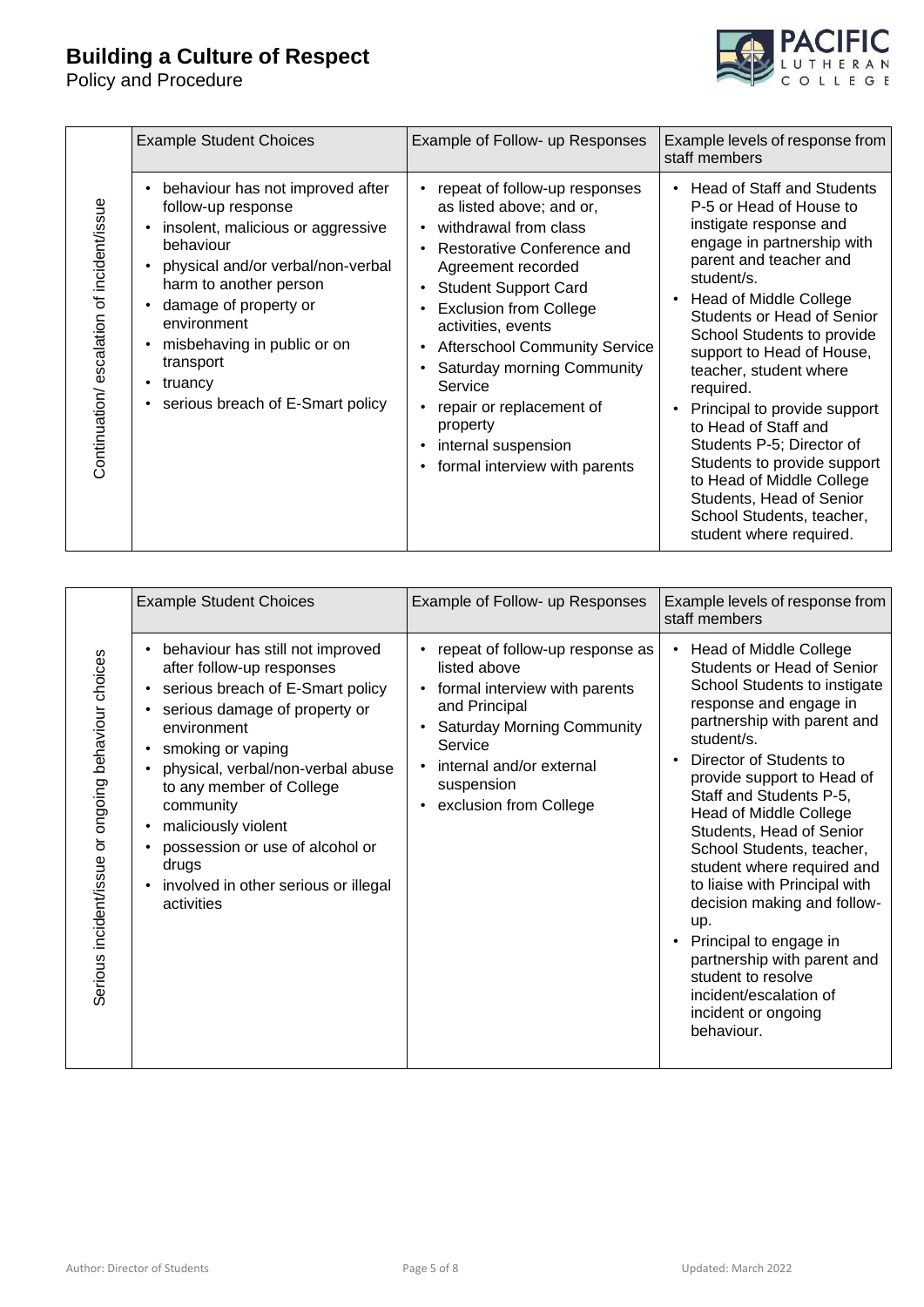

Policy and Procedure

## **Responding to Student Choices- Overview**



Certain Learning Enrichment students have been identified needing specialised assistance when behaviour, academic, social or emotional issues arise. The teachers of these students will be advised at the start of each term/ trimester by the Head of Learning Enrichment.

Should Learning Enrichment students require behaviour management follow-up, teaching staff should contact the Head of Prep to Year 5 Staff and Students, Head of House (Yr 6 -9), Head of Middle College (Yr 6 – Yr 9), Head of Senior School Students (Yr 10 – 12), or Head of Learning Enrichment.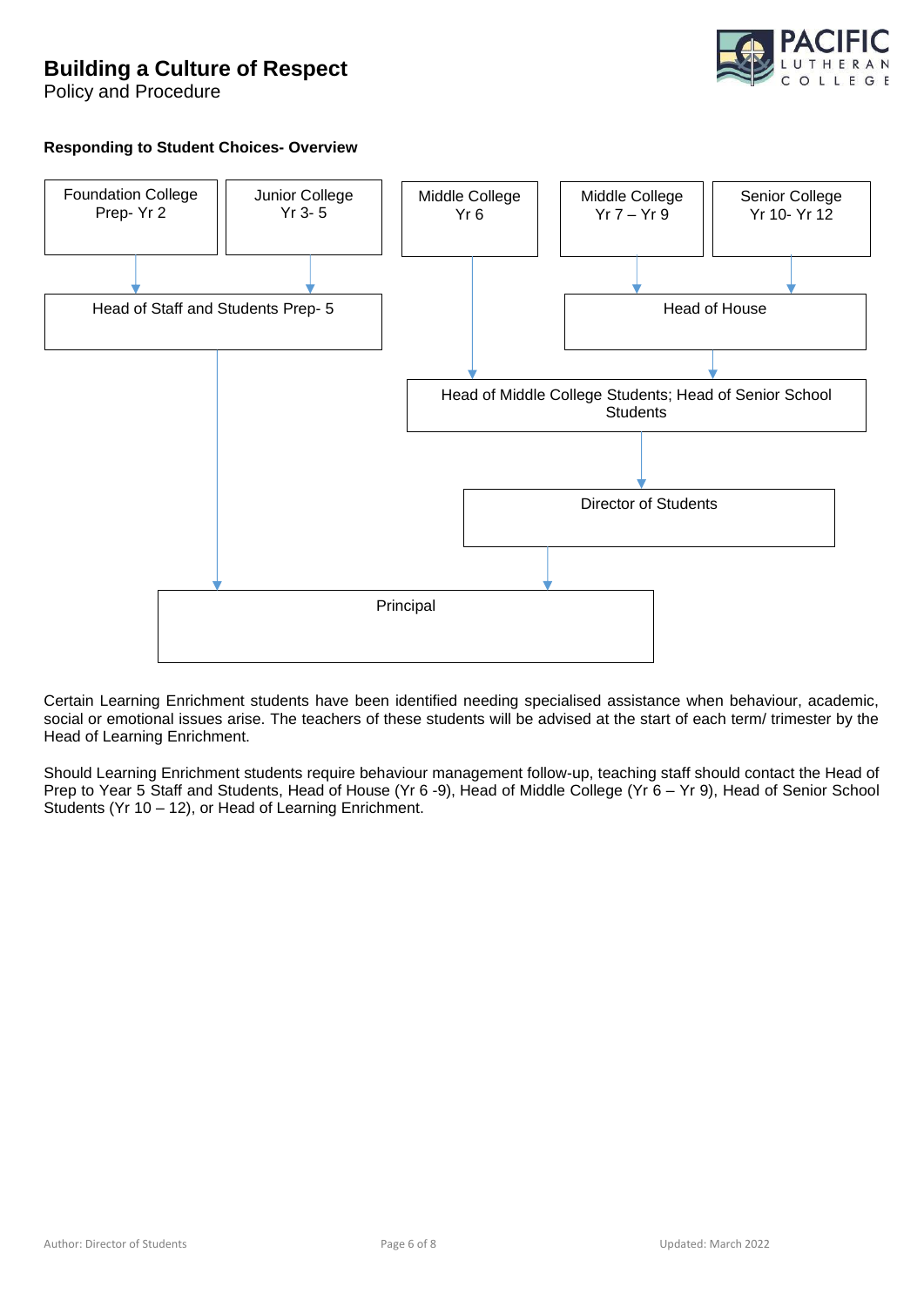

Policy and Procedure

#### **Response to Acts of Harassment or Harm**

For any incidents of harassment, it is assumed that a member of staff or responsible student will deal with the matter on the spot, in order to triage the immediate conflict. Refer to table above (referencing table on page 4 and 5)

Records are kept, centrally, of all reported incidents of harassment in the College. These are analysed on a regular basis to ascertain major areas where harassment occurs, gender and age of victims and perpetrators, and strategies which have been successful. A review of the College's harassment policy is undertaken every 12 months, taking into account the annual data.

The following steps will be taken;

#### **a) Identification**

The student reports the harassment incident/ problem to any member of staff. The person receiving the report notifies the Class or Pastoral Care Group Teacher, Head of Head of House, Head of Staff and Students Prep to Year 5, Head of Middle College Students, Head of Senior School Students, Director of Students, Director of Staff or the Principal.

#### **b) Initial Interview**

With one or more staff, student/s is/are interviewed separately and where age appropriate are to complete an incident report form to establish the facts.

Other students, witnesses or staff may also be interviewed.

Help may be sought from the College Counsellor at any stage. In situations of sexual harassment or harm or other illegal activities an interview with both parties will not be appropriate and these matters must be reported to the relevant government agencies in accordance with current legislation and the Child Protection Policy.

#### **c) Follow-up Response**

The incident is reported to the appropriate Head of Sub-section e.g. Head of Staff and Students Prep to Year 5, Head of Middle College Students, Head of Senior School Students, Director of Students and the Principal. Follow- up response is determined by College. Parent/guardian are informed by phone about the act of harassment or harm and the College's response.

At a designated time, the staff member/s or interviewer responsible makes both parties aware of the Building a Culture of Respect policy and discusses the issues surrounding the particular incident. The staff member/s or interviewer responsible works with the students using a restorative practice approach to educate, promote and enable self-discipline and positive behaviours for care, dignity and respect. The staff member responsible works restoratively with each student to reach a resolution where all involved feel safe and positive in their relationships.

#### **d) Ongoing Support**

Follow up conversation at designated check in points of all involved as per the Restorative Agreement reached by a designated staff member and/or appropriate Head of Sub-section and record kept.

#### **e) Continuation of Incident**

If the incident or problem continues – student/s is/are interviewed separately and where age appropriate are to complete an incident report form to establish the facts.

Other students, witnesses or staff may also be interviewed.

The details of these interviews are reported to the Principal and action taken. Follow- up response is determined by College and parent/guardian are informed.

If a solution to a particular problem has not been found, the College may consider the use of an outside person, such as a trained mediator, to assist in reaching a resolution.